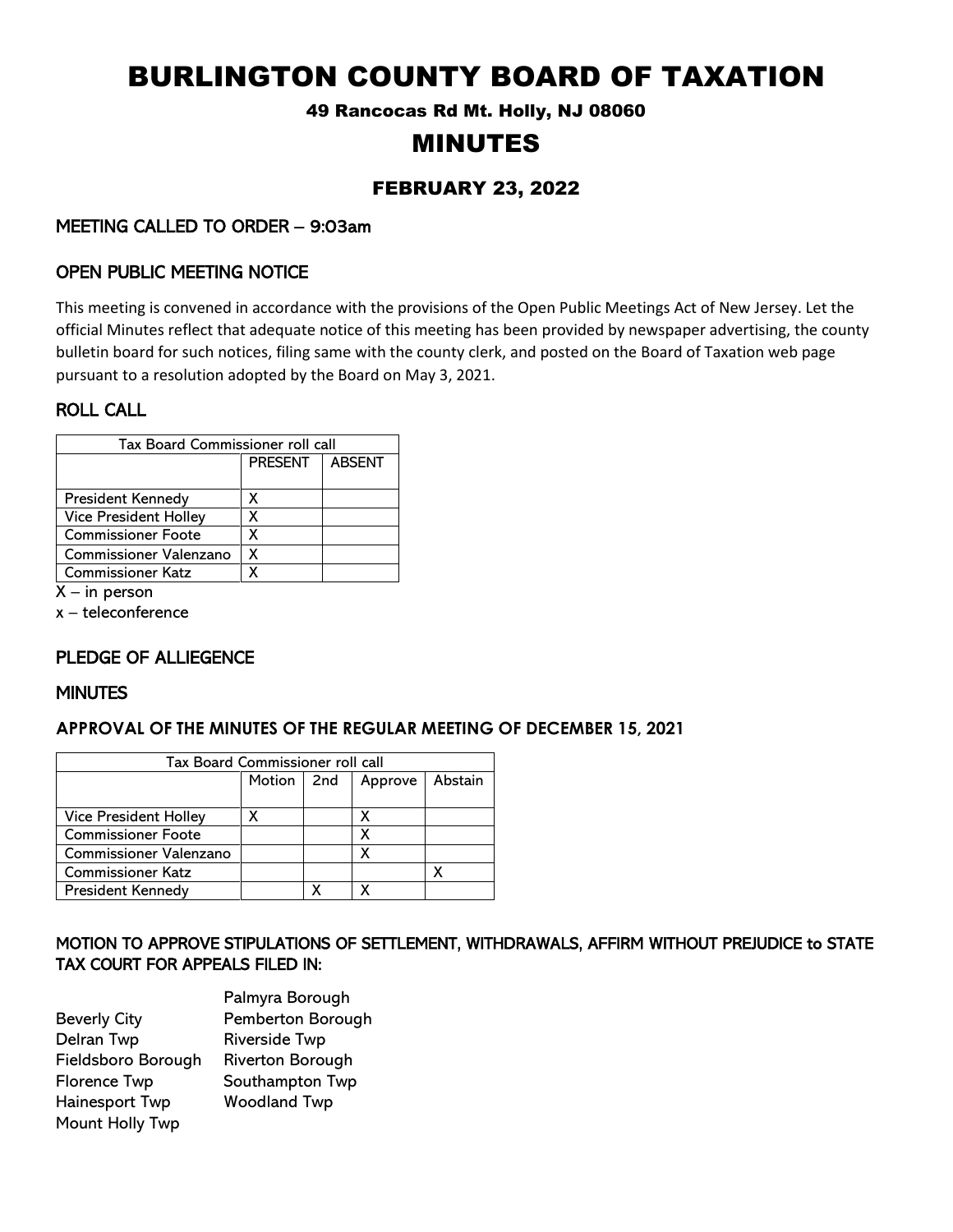| Tax Board Commissioner roll call |              |   |         |         |  |
|----------------------------------|--------------|---|---------|---------|--|
|                                  | Motion   2nd |   | Approve | Abstain |  |
|                                  |              |   |         |         |  |
| <b>Vice President Holley</b>     |              |   | х       |         |  |
| <b>Commissioner Foote</b>        |              |   | X       |         |  |
| Commissioner Valenzano           |              | χ | х       |         |  |
| <b>Commissioner Katz</b>         |              |   |         |         |  |
| <b>President Kennedy</b>         |              |   | χ       |         |  |

# APPEALS TO BE HEARD:

BORDENTOWN CITY CHESTERFIELD TWP DELRAN TWP MOUNT HOLLY TWP NORTH HANOVER TWP PALMYRA BOROUGH PEMBERTON BOROUGH RIVERTON BOROUGH SOUTHAMPTON TWP

FIRST SOME HOUSING KEEPING:

PLEASE HAVE YOUR CELL PHONE ON SILENT OR VIBRATE. IF YOU NEED TO DISCUSS YOUR CASE FOR SETTLEMENT PURPOSE, PLEASE USE THE BOARD OFFICE ROOM 111 DOWN THE HALL ON THE RIGHT.

APPEAL CASES ARE CALLED IN NUMERICAL ORDER WITH THOSE APPEALS HAVING ATTORNEY REPRESENTATION BEING CALLED FIRST.

APPEALS OF VALUE THAT THE PETITIONER HAS NOT SUBMITTED EVIDENCE WILL BE LIMITED TO THE PROPERTY OWNER TALKING ABOUT THEIR OWN PROPERTY CONDITION OR VALUE.

ASSESSMENT VALUES ARE NOT A TOPIC FOR CONVERSATION FOR TODAY'S PURPOSE.

### OLD BUSINESS

Daniel's Law – Recently amended law under State Bill 4219 and Assembly Bill 6171 that creates the Office of Information Privacy in the Department of Community Affairs that requires, upon request, redaction, and nondisclosure of home address of judicial officers, prosecutors, law enforcement officers, and immediate family members thereof residing in same household. (Not later than 30 days following the approval) (may instead or in addition include the redaction and nondisclosure of the names or other information of approved covered persons, as specified by the Dir. of the Division of Taxation that may include masking of such names or other information)

### NEW BUSINESS

THE INTRODUCTION OF THE BOARD OF TAXATION'S FIRST APPEAL PACKET FOR ANYONE FILING AN APPEAL. IT IS THE INTENT OF THE BOARD TO BEST EDUCATE AN AGGREIVED TAXPAYER WHO FILES AN APPEAL WITH THE DO'S AND DON'TS FOR A SUCCESSFUL APPEAL.THIS IS A WORK IN PROGRESS TO BE UPDATED ANNUALLY WITH ANY CHANGES.

THIS YEAR THE PACKET WENT OUT IN THE MAIL TO INFORM THE TAXPAYER OF THEIR CHOICE TO HAVE THEIR HEARING DONE IN ALTERNATIVE METHODS PER RESOLUTION 2021-13 AS ADOPTED BY THE BOARD ON SEPTEMBER 29, 2021. IT WILL CONTINUE TO BE AVAILABLE ON THE BOARD'S WEB PAGE. WE LOOK FORWARD TO SEND THE PACKET BY EMAIL ONCE AN APPEAL IS FILED STARTING IN 2023.